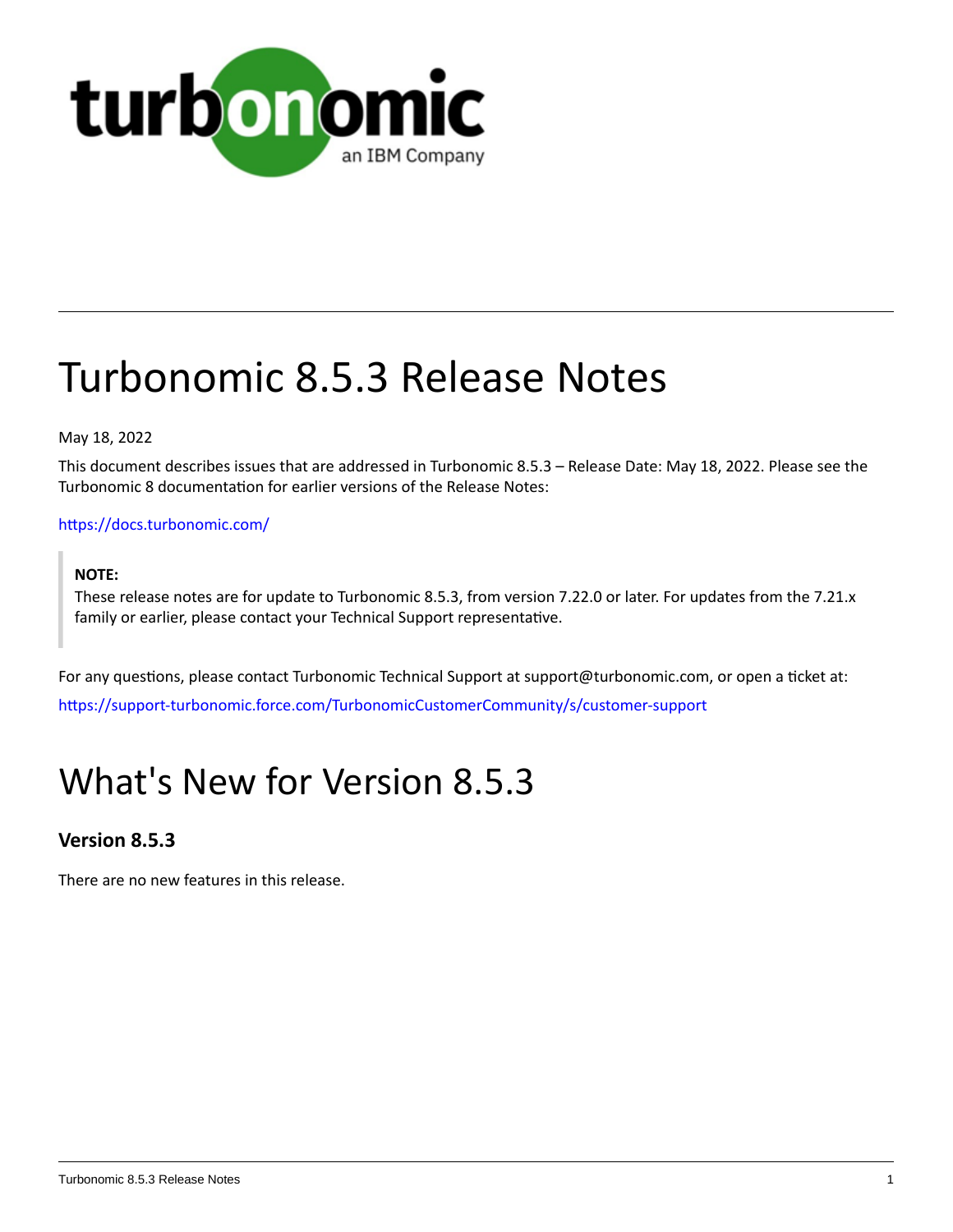

## Versioning Explanation

Turbonomic versioning uses V-R-M elements (Version, Release, Modification) in the version number to express the status of a given release, as follows:

| <b>Numbered Element</b>                                       | <b>Example</b> | <b>Description</b>                                                                                                                                                           |
|---------------------------------------------------------------|----------------|------------------------------------------------------------------------------------------------------------------------------------------------------------------------------|
| <b>V</b> - Version number                                     | 8.X.X          | Changes to platform architecture or significant changes to<br>$\bullet$<br>data models                                                                                       |
| <b>R</b> - Release number                                     | X.2.X          | Major feature changes<br>$\bullet$                                                                                                                                           |
| M - Modification number is ze-<br>ro $(0)$                    | X.X.0          | A quarterly release<br>$\bullet$<br>All preview features from previous bi-weekly releases are<br>$\bullet$<br>now GA<br>No new preview features in this release<br>$\bullet$ |
| M - Modification number is<br>greater than zero (1 or higher) | X.X.3          | A bi-weekly release<br>$\bullet$<br>Can include new preview features<br>٠<br>Includes fixed issues<br>$\bullet$                                                              |

## **NOTE:**

For API developers, the X.X.1 release can include final implementations of deprecated API features. These final implementations can make API changes that are not backward-compatible.

### **NOTE:**

### **Deprecation Notice for Tbmigrate, the Classic-To-XL Migration Tool**

Starting with the 8.5.0 release of Turbonomic, we will no longer support the Classic-To-XL Migration Tool. This tool provides a scripted interface that you can use to migrate from Classic installations (the 6.x version families) to XL installations (the 8.x version families).

You can still use this tool to migrate from Classic to the 8.4.x version family. We recommend that you migrate to version 8.4.0, then update to the latest version.

If you need to perform a migration after we release Turbonomic 8.5.0, you will be instructed to install and migrate to version 8.4.0, and then update that installation to the later version.

For more information, see "Appendix: Migrating Turbonomic from Classic to XL" in the *Turbonomic Installation Guide*.

## Configuration Requirements

For this release of Turbonomic, you should satisfy the following configuration requirements.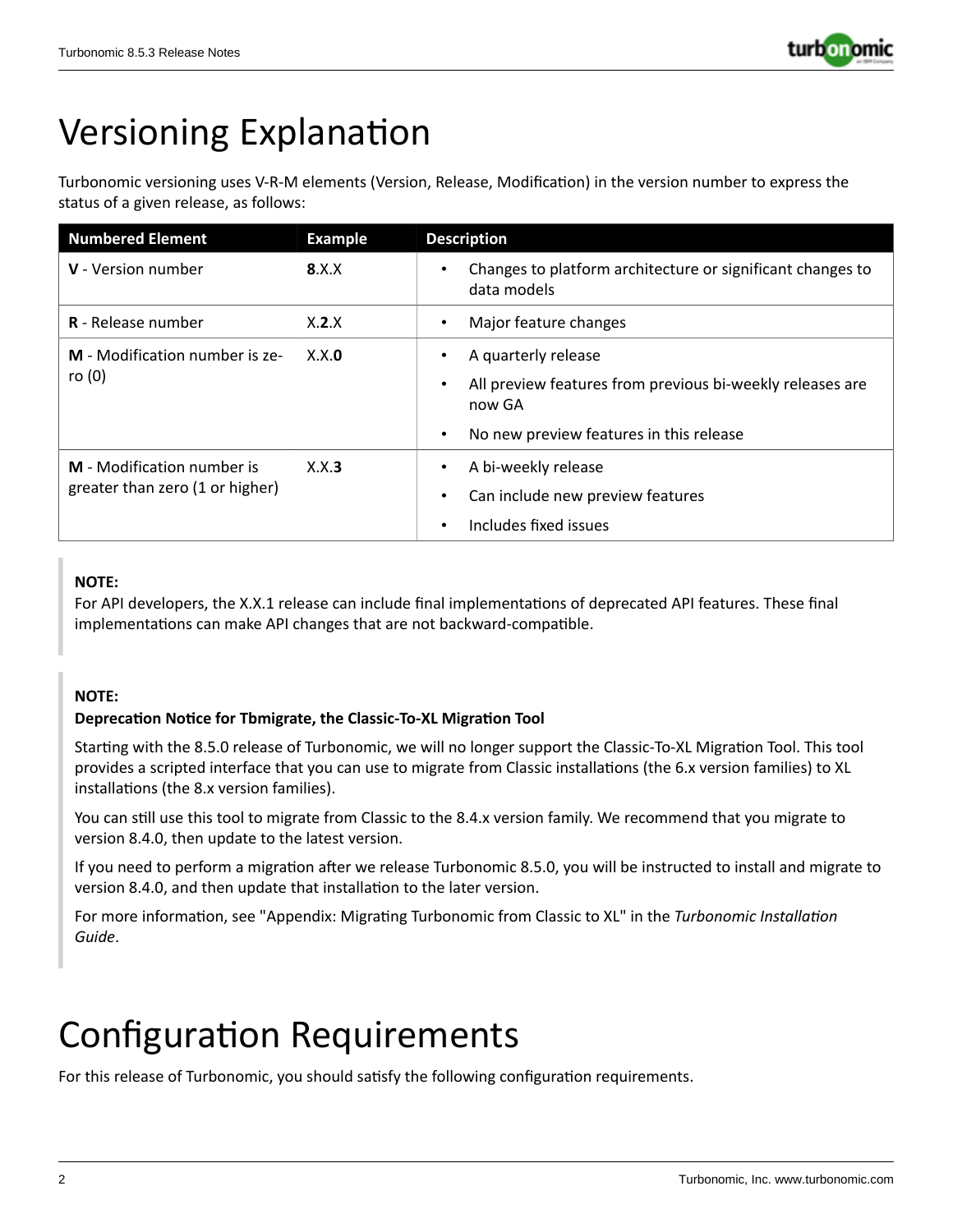

## **Turbonomic Updates and Operator Version**

Turbonomic deploys as a cloud-native application on a Kubernetes cluster. This cluster can be pre-configured on a VM that you deploy, or you can deploy Turbonomic to a Kubernetes cluster in your environment. In either case, Turbonomic uses an *Operator* to manage the application deployment.

| <b>Product Version:</b> | <b>Operator Version:</b> |
|-------------------------|--------------------------|
| $8.5.2 - 8.5.3$         | 42.9                     |
| $8.4.6 - 8.5.1$         | 42.7                     |
| $8.4.4 - 8.4.5$         | 42.6                     |
| 8.4.3                   | 42.5                     |
| $8.4.1 - 8.4.2$         | 42.4                     |
| $8.3.5 - 8.4.0$         | 42.3                     |
| 8.3.4                   | 42.2                     |
| $8.3.2 - 8.3.3$         | 42.1                     |
| 8.3.1                   | 42.0                     |
| 8.3.0                   | 8.2                      |

For different versions of Turbonomic, we change the version of Operator you should use, as follows:

When you update Turbonomic, you should be sure to always include the matching version of Operator in the update. When you perform an online or offline update according to the instructions in the Installation Guide, the procedure should automatically include the latest Operator.

If you have installed Turbonomic on a Kubernetes cluster, you might need to manually update the Operator version.

#### **OpenShift Installations of Turbonomic**

*For versions of OpenShift 4.x or later*, if you manage your installation via OpenShift Operator Hub, navigate the OPC Console to **Installed Operators**. Select the version of the Turbonomic Operator that you want to use, and click **Update**. This should update the Operator, and you can now update Turbonomic to the matching version.

#### **Other Kubernetes Installations of Turbonomic**

For installations on other supported Kubernetes platforms, you can update the Operator version in either one of two ways:

- Directly edit the running deployment of Turbonomic:
	- 1. Enter EDIT mode for your cluster.

kubectl edit deployment t8c-operator -n {YourNamespace}

2. Edit the Operator image.

```
Find and edit image: {required value}
```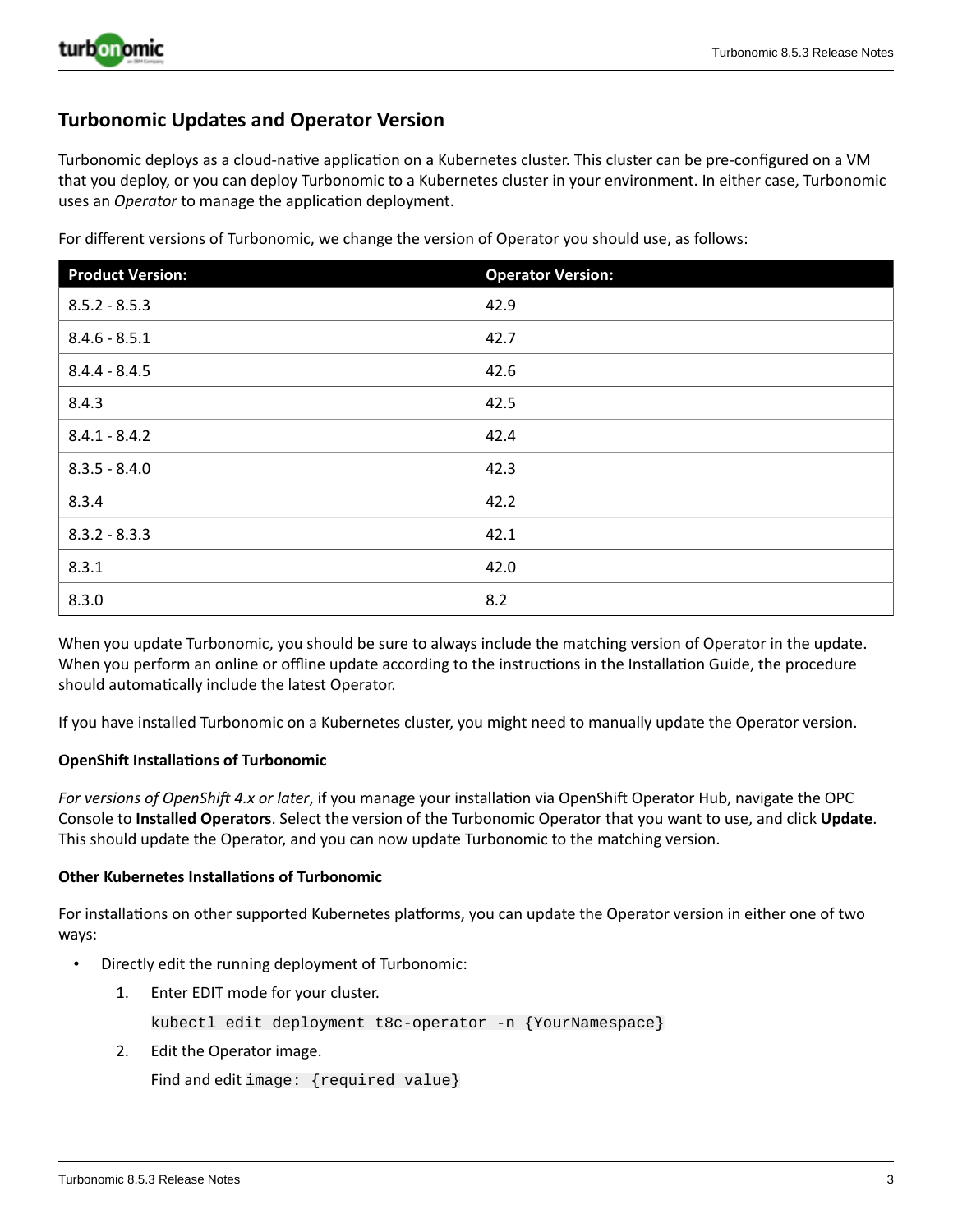

3. Validate that the Operator pod is ready.

Execute the command: kubectl get pods -n {YourNamespace}, and verify that the pod is running and ready.

- Edit the Turbonomic deployment YAML file:
	- 1. Open the Operator deployment file for editing.

In the location where you store your manifests, open the file operator.yaml. This should be the file that you use to deploy the t8c-operator pod.

2. Edit the Operator image.

Find and edit image: {required value}

3. Apply the change to the operator.

kubectl apply -f operator.yaml

4. Validate that the Operator pod is ready.

Execute the command: kubectl get pods  $-n$  {YourNamespace}, and verify that the pod is running and ready.

After you have updated the Operator version, and you have verified that the pod is running and ready, you can edit your Custom Resource declaration to update Turbonomic to the version that matches your Operator version.

For more information, contact your support representative.

## **Supported MariaDB Version for OVA and VHD Installations**

For its default historical database on OVA and VHD installations, Turbonomic currently supports MariaDB version 10.5.13. This support includes comprehensive testing and quality control for Turbonomic usage of the historical database.

#### **IMPORTANT:**

Do not update MariaDB to later versions (10.5.14 or 10.5.15). Turbonomic does not support operation with versions later than 10.5.13.

If you are running Turbonomic installed as an OVA or VHD image, and using the database that is included in that installation, then you must use version 10.5.13. For versions of Turbonomic that you installed as an OVA or VHD *before* version 8.4.6, it is likely that you need to update your MariaDB.

For information about updating your MariaDB instance, see "Verifying your MariaDB Version" in the latest version of the *Turbonomic Installation Guide*.

## **Required DB Capacities**

For Turbonomic versions 8.0.6 or later, your historical database must provide certain storage size capacities. For MariaDB or MySQL installations, you must ensure your database provides the necessary messaging and logging capacity.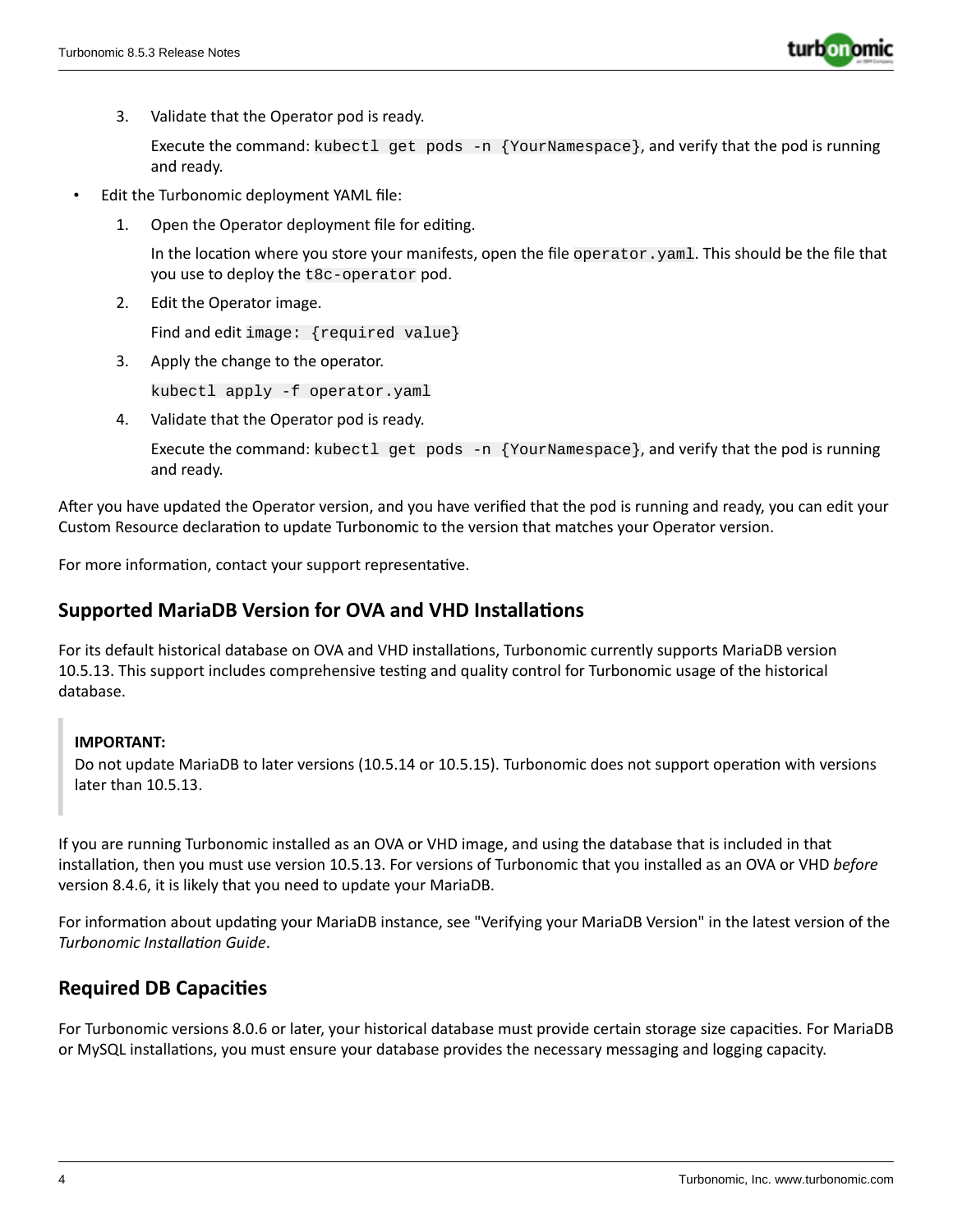

If you installed Turbonomic as an OVA, and use the included MariaDB for the historic database, the easiest way to set the correct capacities is to update your Turbonomic to version 8.0.7 or later. For more information, see "Increasing your Database Capacities" in the latest version of the *Turbonomic Installation Guide*.

## **SQL Modes for External Databases**

If you deploy Turbonomic to work with an external database instead of the included historical database, then you must specify the correct SQL modes for the database. Configure the database to support:

{{ERROR\_FOR\_DIVISION\_BY\_ZERO,NO\_AUTO\_CREATE\_USER,NO\_ENGINE\_SUBSTITUTION}}

In particular, the SQL modes should *not* include ONLY\_FULL\_GROUP\_BY, NO\_ZERO\_IN\_DATE, or NO\_ZERO\_DATE.

## **External DBs and Turbonomic Updates**

If you have deployed Turbonomic with an external database server, for some updates you might need to manually create a new database and user for that deployment. This is important if your external database server is multi-tenant, or if your deployment does not grant administrative privileges to Turbonomic.

#### **NOTE:**

If your external database server is multi-tenant, or if your database server does not grant administrative privileges to *Turbonomic, then you must continue with this configuration requirement*.

Azure database services are multi-tenant. If you deployed an external database on Azure, this configuration requirement applies to you.

If you deployed your database server in a way that grants Turbonomic privileges to create new databases and new users, then the update will automatically create the required database. This configuration requirement does not apply to you and you do not need to take any action.

For some Turbonomic updates, the updated version includes new databases on the historical database server. If you are updating to one of these versions, then you must *first* create the new database, and a user account with privileges to access that database. After you have done this, you can update to the latest version of Turbonomic.

For more information, see "External DBs and Turbonomic Updates" in the latest version of the *Turbonomic Installation Guide*.

### **Transport Layer Security Requirements**

By default, Turbonomic requires Transport Layer Security (TLS) version 1.2 to establish secure communications with targets. Most targets should have TLS 1.2 enabled. However, some targets might not have TLS enabled, or they might have enabled an earlier version. In that case, you will see handshake errors when Turbonomic tries to connect with the target service. When you go to the Target Configuration view, you will see a Validation Failed status for such targets.

In particular, we have found that NetApp filers often have TLS disabled by default, and that the latest version they support is TLS 1.0. If your NetApp target fails to validate, this is could be the cause.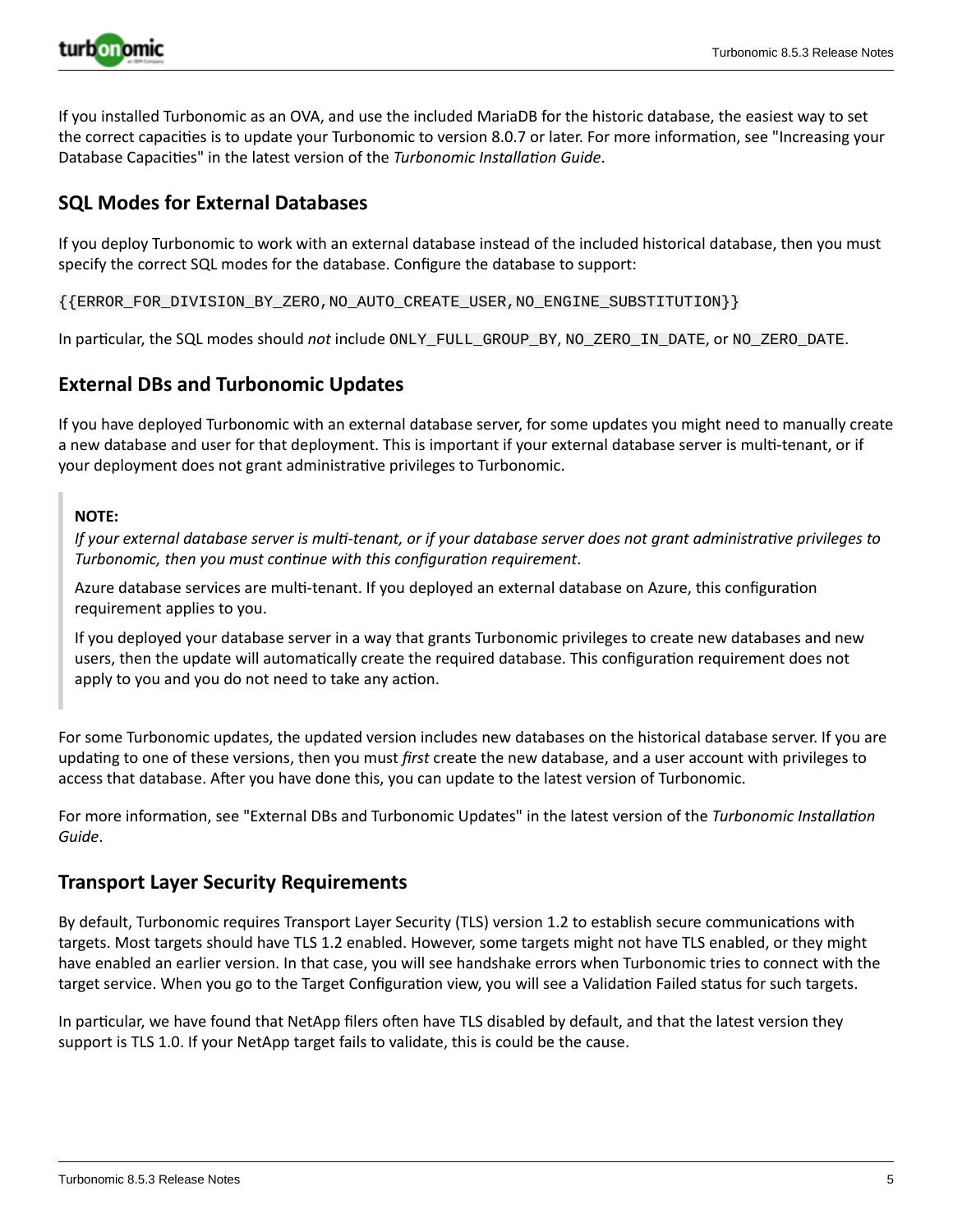

If target validation fails because of TLS support, you might see validation errors with the following strings:

No appropriate protocol

To correct this error, ensure that you have enabled the latest version of TLS that your target technology supports. If this does not resolve the issue, please contact Technical Support.

• Certificates does not conform to algorithm constraints

To correct this error, refer to the documentation for your target technology (for example, refer to NetApp documentation) for instructions to generate a certification key with a length of 1024 or greater on your target server. If this does not resolve the issue, please contact Turbonomic Technical Support.

## Fixed Issues

• **Fixed Issue:**

**For Azure environments with Ultra Disks, under rare circumstances discovery can fail to load data for specific entities.**

If the Azure environment returns null utilization data for a given Ultra disk, then discovery for the attached VM can fail with a NoSuchElementException error.

• **Fixed Issue:**

#### **Customer Issue 119749**

#### **Redirects from login screens do not navigate to the correct location.**

A member of your enterprise can send you a Turbonomic URL that will navigate directly to a specific Turbonomic page. However, if you are not already logged in, you first get directed to a login page, and then you should get redirected to the specificed Turbonomic location. The redirect from the login page incorrectly takes you to the Turbonomic Home page instead.

• **Fixed Issue:**

#### **For Kubernetes, under rare circumstances analysis can incorrectly show a very large percentage for utilization of memory on a node.**

For Kubernetes environments, under rare circumstances analysis can assign incorrect units of measure to memory utilization data for a node. This can result in unusually large utilization values, such as 1,000% of capacity.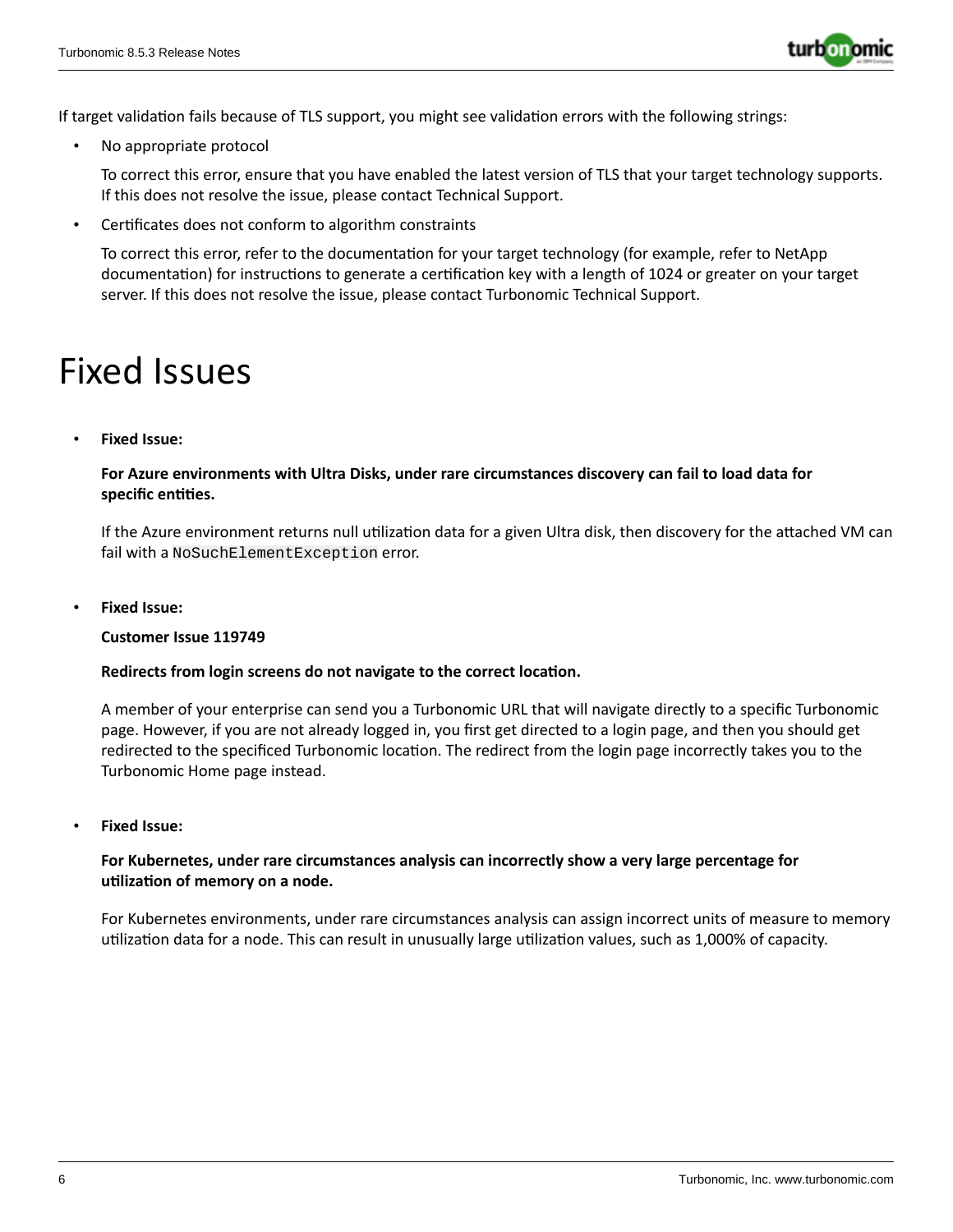

## Known Issues

#### • **Known Issue:**

#### **For GCP, analysis does not recognize the Prioritized attribution for CUDs.**

For Google Cloud Platform (GCP) environments, analysis does not recognize Prioritized attributes you have set for Committed Use Discounts (CUDs). For example, if you have prioritized all your CUD allotments for a single project, analysis can still recommend actions to apply CUDs to other projects in your environment.

#### • **Known Issue:**

#### **Customer Issue 119952,120367**

#### **For AWS environments that have RI discount sharing turned off, analysis does not manage RI coverage and utilization.**

In AWS, you can turn off RI discount sharing for specific accaounts. These accounts will not share any discounts with other accounts. Turbonomic does not recognize RI coverage or utilization for these accounts. For example, the RI Coverage and RI Utilization charts will show zero values.

If you encounter this situation, contact your support representative for a possible workaround.

#### • **Known Issue:**

#### **For GCP, actions to scale workloads or to increase RI coverage show 0% for before and after.**

For Google Cloud Platform (GCP) environments, Turbonomic analysis does not currently use Committed Use Discount (CUD) data. As a result, action details show 0% for before and after costs or RI coverage. We will address this as our support for GCP develops.

#### • **Known Issue:**

#### **Customer Issue 119471,119789**

#### **For Headroom plans, you can specify the desired state for overprovisioned commodities.**

Turbonomic runs nightly plans to calculate headroom in clusters; the number of VMs you can add to a cluster without exceeding limits for Memory, CPU, or storage. For example, if you want a desired state of 80% consumption, the plan will not add VMs that will exceed 80% utilization of resources in the cluster.

Note that reservations use these headroom calculations to determine whether Turbonomic can place the workloads in a reservation request.

By default, plans do not keep the utilization of overprovisioned resources within the desired state (80% in the above example). The plan calculates 100% utilization of overprovisioned resources. However, when placing reservations in the cluster, analysis could recommend provisioning new hosts as a way to keep the overprovisioned resources within the desired state.

We have introduced a setting you can make to enforce the desired state on overprovisioned resources. This can result in a lower calculated headroom. But when a reservation places and powers on a new VM, it is guaranteed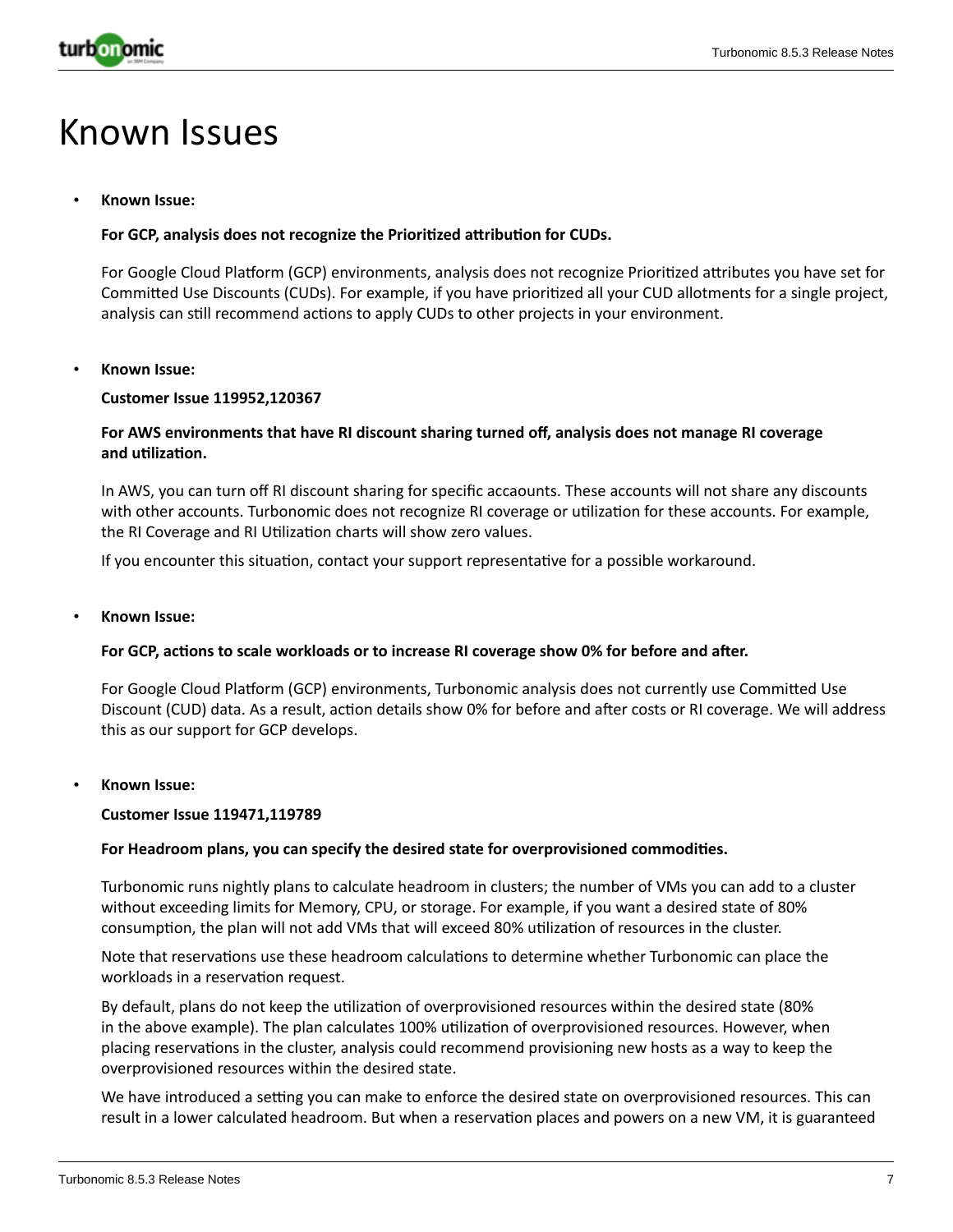

to fit on the current infrastructure. Analysis will not see a need to provision a new host to support the VM's overprovisioned resources.

To turn on this feature, edit the topology-processor settings in the cr.yaml file:

1. Open an SSH terminal session on your Turbonomic instance.

Log in with the System Administrator that you set up when you installed Turbonomic.

- 2. Open the cr.yaml file for editing. For example: vi /opt/turbonomic/kubernetes/operator/deploy/crds/charts\_v1alpha1\_xl\_cr.yaml
- 3. In the spec/properties section, find the entry for the topology-processor component.
- 4. Add the following properties to the component spec:

considerDesiredStateForProvisioningInClusterHeadroomPlan: true

considerUtilizationConstraintInClusterHeadroomPlan: true

5. Save and apply your changes to the platform.

After you save your changes, use kubectl to apply the changes:

```
kubectl apply -f /opt/turbonomic/kubernetes/operator/deploy/crds/
charts_v1alpha1_xl_cr.yaml
```
For assistance, contact your Support representative.

#### • **Known Issue:**

#### **For Kubernetes, in some environments analysis cannot execute Scale Node actions.**

For Kubernetes OCP 4.x and AKS environments, Turbonomic can generate and execute Scale Node actions. However, if the environment includes other K8s distributions that don't support execution of Scale Node actions (EKS, AKS, and OCP), then Turbonomic can disable execution of *all* Scale Node actions in the environment.

• **Known Issue:**

#### **For Kubernetes environments with nodes running Linux with cgroup v2 enabled, you must use Kubernetes version 1.23.2 or later.**

For Kubernetes environments with nodes running Linux with cgroup v2 enabled, an issue in earlier versions of Kubernetes prevents Turbonomic from collecting CPU utilization data for the affected nodes. To collect CPU utilization from the cgroup v2 nodes, you must run Kubernetes version 1.23.2 or later.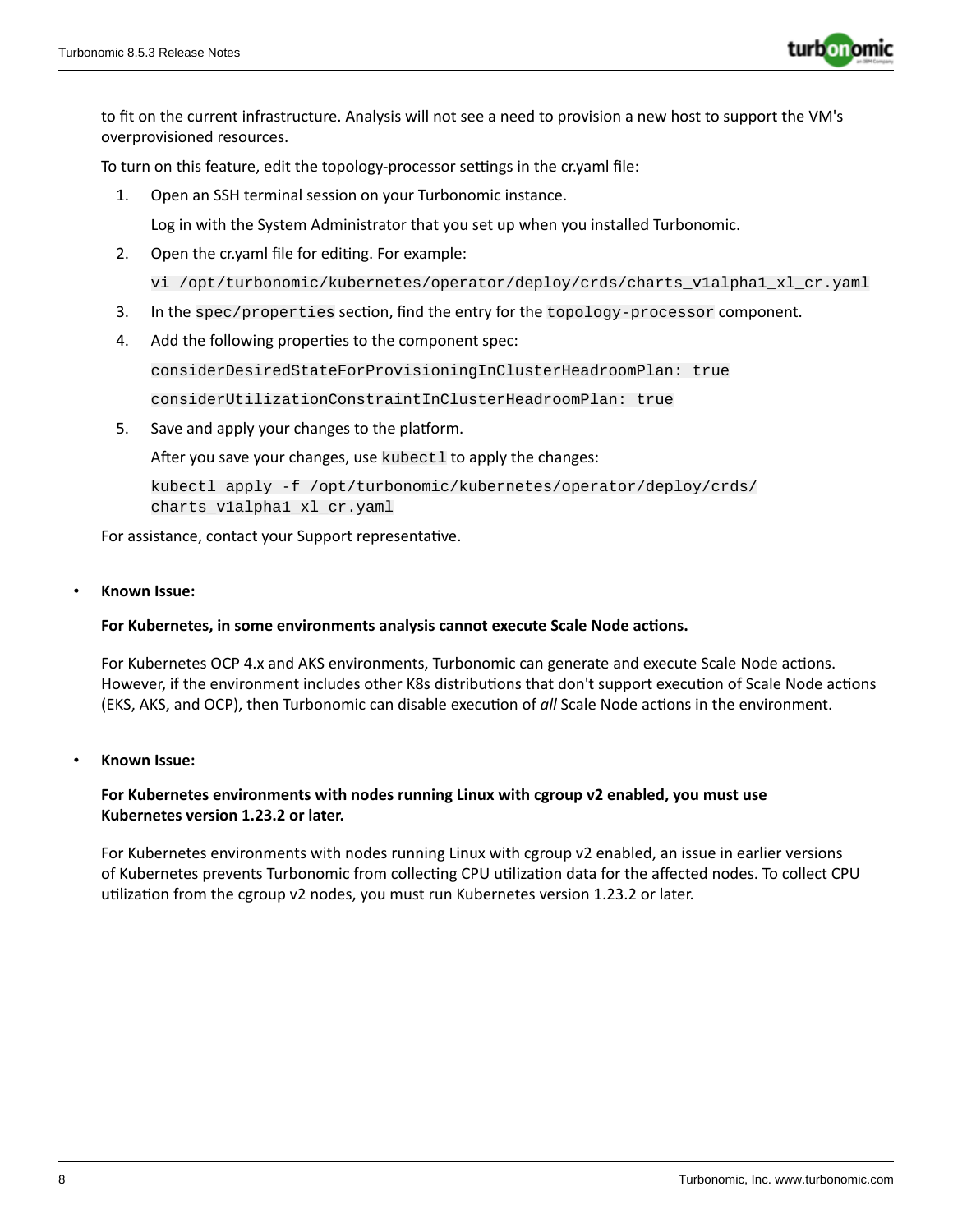

#### **Customer Issue 118620,119176**

**For very large environments, under rare circumstances queries can lock the database and cause gaps in discovered data.**

For very large environments, it is possible for queries to lock the database, and cause gaps in discovered data. When this occurs you can see errors similar to the following:

- [RollupProcessor] : Error during rollup activity for table vm\_stats\_latest:
- [ComponentBasedTargetDumpingSettings] : Retaining 0 discovery dumps for target

If this occurs in your environment, contact your support representative for a workaround.

#### • **Known Issue:**

#### **Billed costs shown in Turbonomic and Google Cloud Platform (GCP) do not match due to time differences.**

Billed costs shown in Turbonomic charts and GCP billing reports do not match because Turbonomic uses UTC, while GCP uses local time. However, costs shown in both places are correct and reliable.

• **Known Issue:**

#### **For IBM FlashSystem, a known FlashSystem issue can cause some models to show intermittent target errors.**

For some models of IBM FlashSystem platforms, Turbonomic can show intermittent Invalid Credentials target errors. This is caused by a known FlashSystem REST service issue with platforms that have less than 64GB of memory.

If you experience this issue, use the following command to restart the FlashSystem REST service:

satask restartservice -service cfrest

Please contact your IBM FlashSystem Support representative for more information.

• **Known Issue:**

**Customer Issue 117905**

#### **For workloads with very large disks, Storage vMotion can time out.**

Storage vMotion actions for VMs with very large disks can time out. If you experience this, contact your support representative for help changing the timeout threshold.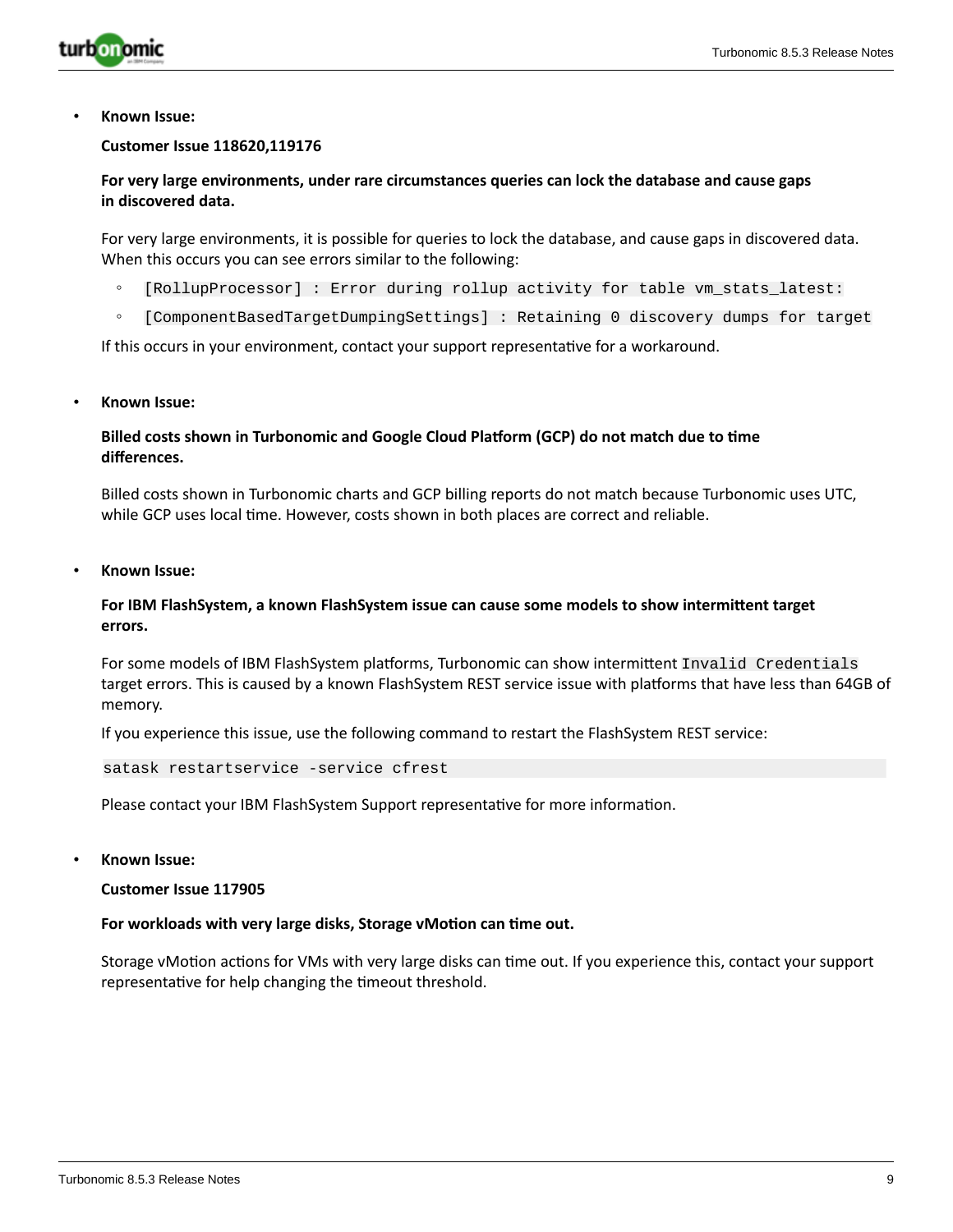

#### **Customer Issue 117307**

#### **When updating your installation, under rare circumstances the Topology Processor component can fail to restart.**

When updating Turbonomic, under rare circumstances the topology-processor pod can fail to restart. The log posts an error with the statement:

AccessDeniedException: /home/turbonomic/data/kv

If you experience this problem, please contact your support representative for a workaround.

#### • **Known Issue:**

#### **For Azure, targets in the Australia Central region can show inconsistent pricing for VM license costs.**

For Azure environments running in the Australia Central region, the pricing for license costs that is reported to Turbonomic can be incorrect. As a result, the user interface can display incorrect license costs for Linux or Windows operating system licenses.

#### • **Known Issue:**

#### **For Azure and AWS, analysis does not consider the full cost for some workloads.**

For Azure environments, analysis considers the base OS cost, but does not consider additional costs for support or other add-on features that are bundled with the OS. The affected OS types are Ubuntu PRO, SUSE 24/7, and RHEL with HA.

For AWS environments, analysis does not consider AWS Marketplace costs.

#### • **Known Issue:**

#### **For certain installation configurations, an online update can take longer than expected.**

If you have installed Turbonomic behind a firewall and opened ports for the Docker Hub services that deliver the Turbonomic, it is possible that the script onlineUpgrade. sh can take 30 to 45 minutes to complete. If you have trouble running the update, please contact your support representative.

#### • **Known Issue:**

#### **After updating the platform, Embedded Reports can fail to display.**

Under some circumstances, after you update Turbonomic to a new version, the Embedded Reports page can fail to display. The update appears to have completed successfully, but the Embedded Reports components appear to be running and ready. However, when you click on the Embedded Reports button, you get the following error:

failed to log in as user, specified in auth proxy header.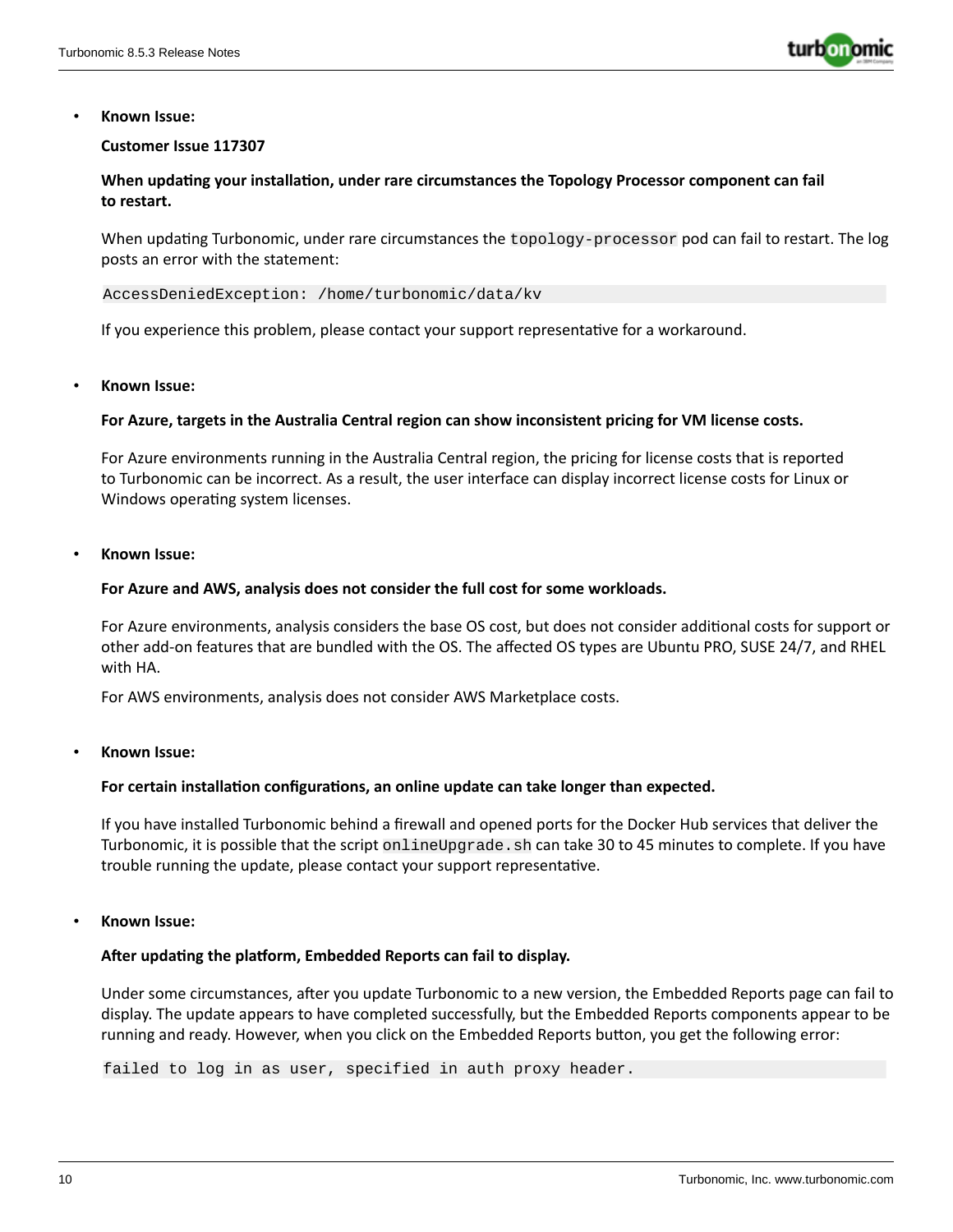

This can occur when the host VM takes a long time to completely start up all the platform components. If you encounter this problem, make sure all the components are running, and then execute the following command to restart the grafana pod:

kubectl delete pod -l app=grafana

For assistance, contact your support representative.

#### • **Known Issue:**

#### **For Citrix XenCenter environments with VMs that share storage, analysis can report excess capacity for thin-provisioned storage.**

For Citrix Hypervisor targets, analysis can calculate thin-provisioned capacity for storage. However, if multiple VMs share that storage, the calculated storage capacity can be doubled for each additional VM.

• **Known Issue:**

#### **Customer Issue 116930**

#### **For Fabric environments, when you scope the view to Datacenter the supply chain can fail to include all the related Host entities.**

For environments that include Fabric targets, under some circumstances a view that you scope to the Datacenter might not include all the related Host entities. This can happen for hosts that include the hyphen character ("-") in the Host name. For example, for Cisco UCS targets, the supply chain will not show UCS hosts (that use the hyphen character in their names) when you scope to the Datacenter entity.

• **Known Issue:**

#### **Customer Issue 115635**

#### **For Azure, under some circumstances a successful scaling action appears in the logs as failed.**

For Azure environments that include Availability Sets, under some circumstances a successful scaling action appears in the Turbonomic logs as failed.

#### • **Known Issue:**

#### **Customer Issue 114942,118692**

#### **With Executed Actions charts, some data is missing for actions on entities that have been removed from the environment.**

When you view Executed Actions charts or export data from them, some data is missing for actions on entities that have been removed from the environment. For example, assume an action was executed on a storage volume, and that volume has later been removed from the environment. In that case, the exported data for that action will not include values that describe the removed volume.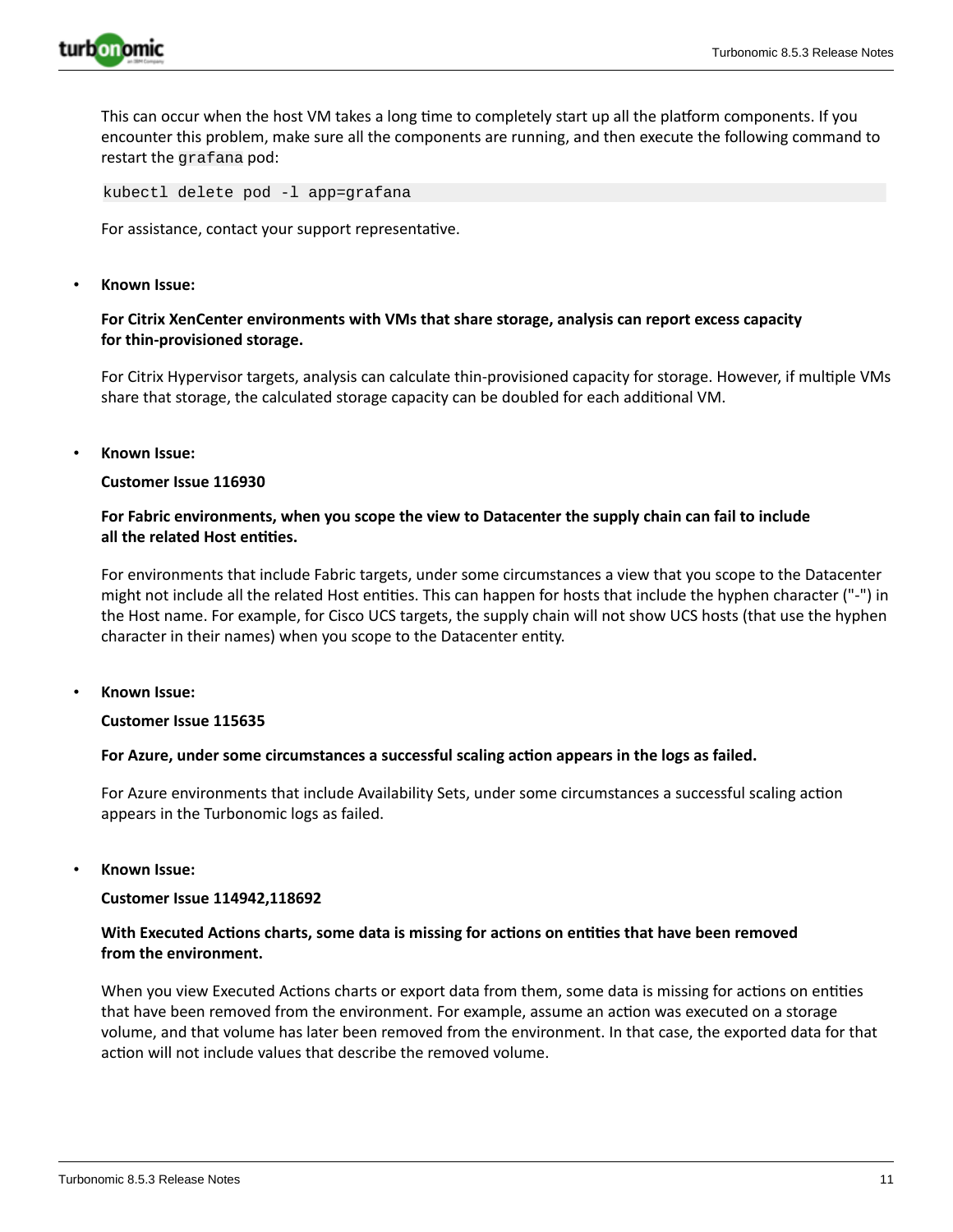

#### **For Azure, if you connect the target through a proxy, then the target does not discover unattached storage volumes.**

For Azure environments, if you connect to the Azure target through a proxy, then Turbonomic does not discover unattached volumes.

This issue occurs because the AzureVolumes probe must update the version of the azure-storage-sdk that it uses.

#### • **Known Issue:**

#### **The Onboarding wizards can sometimes fail to close.**

When you first install Turbonomic, the user interface displays onboarding wizards to walk you through setting up your license, and configuring your first target. Under some circumstances, the button to end the wizard's workflow does not close the wizard. That can result in blocking you from continuing your Turbonomic session.

If the onboarding wizard does not close when you click **End Setup**, refresh the browser. That should close the wizard and leave you on the last user interface page that you visited.

#### • **Known Issue:**

#### **For Kubernetes environments, when you enable Feedback and Diagnostics for your installation, the collected data can include Kubernetes cluster names.**

To help us improve the product, you can enable Turbonomic to collect anonymized and non-confidential data as you go about using the product. However, because of the way Kubernetes discovery works for Turbonomic, the collected data includes the names of any Kubernetes clusters that you have set up as targets. We do not make use of those cluster names in any way.

If you do not want Turbonomic to collect these cluster names, then you can navigate to **Settings / Maintenance Options / Feedback and Diagnostics** and turn off the option to share anonymized usage data.

#### • **Known Issue:**

#### **Changes to a policy do not immediately show up in the user interface view of the affected scope.**

When you set the scope of the Turbonomic view to a group, you can then view the automation policies that impact the given group. If you edit a policy for that group (in Settings: Policies), and then scope the view to that group again, the policy changes do not appear in the display for that group.

The display should update within ten minutes, after the next round of incremental discovery. If the condition persists, log out of your session and log in again to update the display.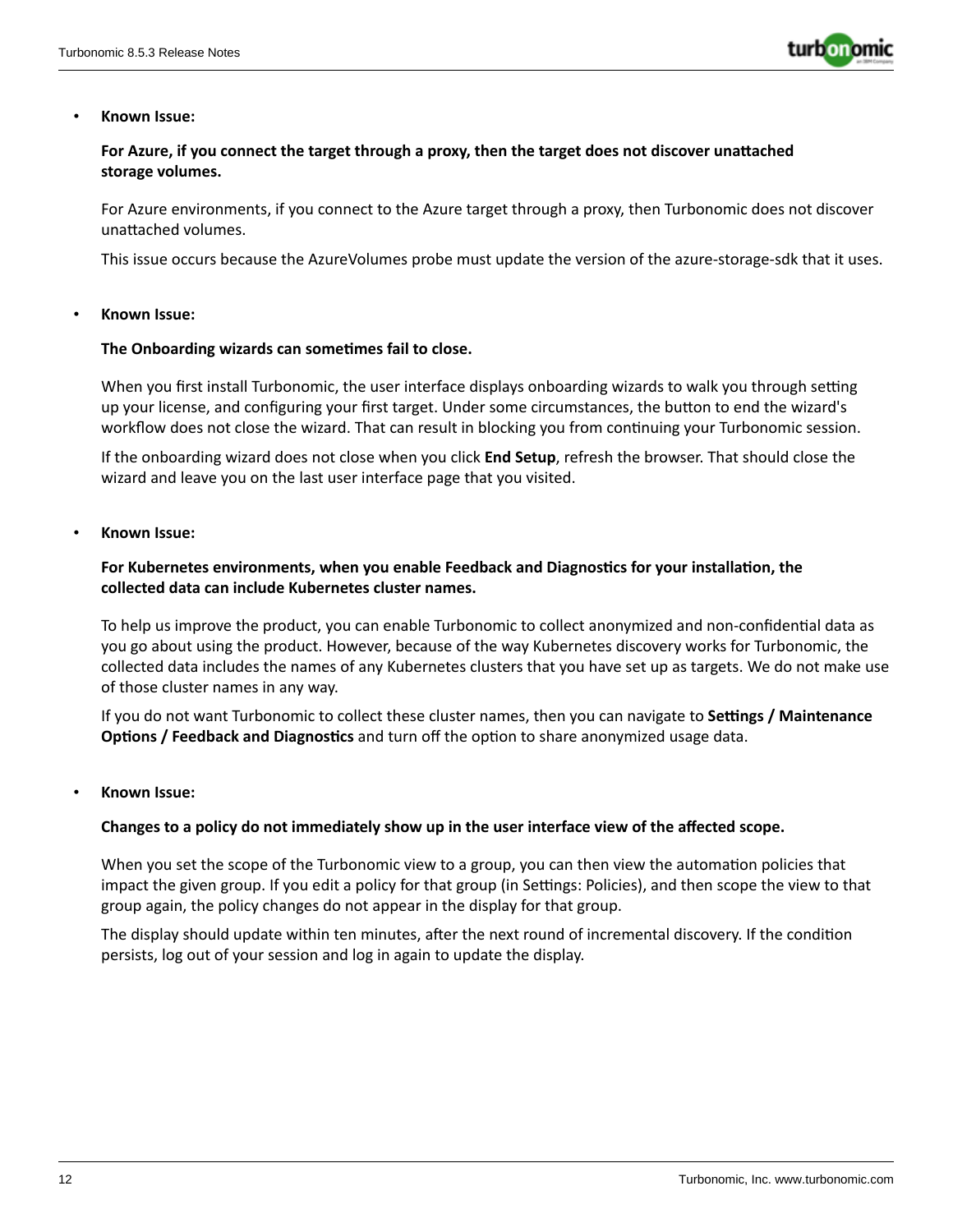

#### **Customer Issue 113340**

#### **Hitachi Vantara targets can incorrectly show multiple compliance actions.**

For Hitachi Vantara environments that enable storage replication, Turbonomic can generate repeated actions of the type, Reconfigure Storage to Provide Extent. In addition, replica storage entities and their providers can show incorrect utilization values.

#### • **Known Issue:**

When creating an automation policy, you can assign two or more schedules to the Action Execution Schedule setting. If the action is one that cannot be executed by Turbonomic, then for Service Now integrations the action appears in the Change Requests for display, only. Also, such an action is *only* affected by the first schedule in the policy.

#### • **Known Issue:**

#### **For Migrate to Cloud plans, under rare circumstances the plan's actions list can show duplicate entries.**

For Migrate to Cloud plans, under rare circumstances the plan's actions list can show duplicate entries.

• **Known Issue:**

#### **For Azure environments, discovery does not support the Brazil Southeast region.**

For Azure environments, Turbonomic does not discover the Brazil Southeast region. Azure provides this region only to give business continuity and disaster recovery to workloads in Brazil South that require data residence.

The user interface does not display the Brazil Southeast region in any lists or charts. Also, if you do have workloads on that region, Turbonomic will not discover those workloads.

• **Known Issue:**

For ServiceNow environments, Turbonomic fails to save any automation policy that sets the Action Type to **Request Approval from ServiceNow**.

• **Known Issue:**

#### **For AppDynamics environments, the platform cannot discover Database Servers if the target authentication uses oAuth for credentials.**

For AppDynamics environments, Turbonomic cannot discover Database Servers if the target authentication uses oAuth for credentials.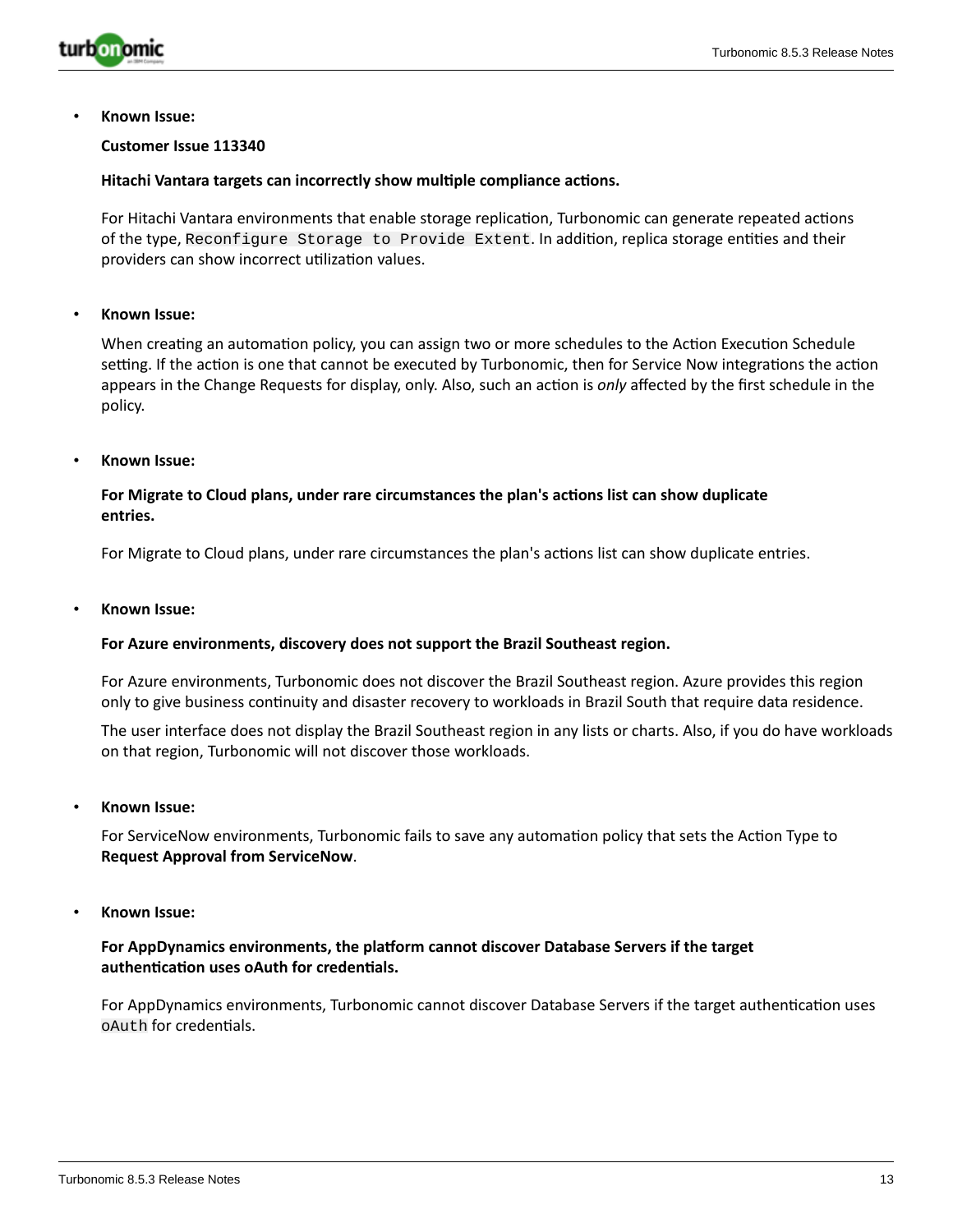

#### **For Application Component automation policies, the user interface allows you to make conflicting settings.**

The Action Generation setting can show incorrect values that you can choose for the policy. As a result, you cannot save the policy.

• **Known Issue:**

#### **For ServiceNow environments, the user interface allows you to set orchestration for actions that the ServiceNow integration does not support.**

For ServiceNow environments, the Turbonomic user interface allows you to set orchestration for actions that the ServiceNow integration does not support. If you configure orchestration for these actions, then either the action never generates a ServiceNow CR, or the action can fail when the CR is approved.

The actions you can configure but will not generate a CR are:

- Storage Suspend
- VSan Storage Resize

Note that storage resize for a VSan is accomplished by provision/suspend of Host. You should not configure ServiceNow orchestration for VSan Storage Resize. However, Host Provision is not currently supported for ServiceNow orchestration (see next).

- Host Provision
- File Delete
- Application Component No actions are supported

The actions you can configure but that can fail include actions that you must also configure for execution on the affected targets. These actions include:

◦ Host Suspend

For this action to succeed, it must be enabled in the given hypervisor, and there must be no VMs currently running on that host.

Storage Provision

Currently Turbonomic can only execute a CR for this action on Pure and Dell Compellent storage.

• **Known Issue:**

#### **The user interface does not currently show the billed costs for some Azure resource groups.**

For Azure environments, when you inspect resource groups, Turbonomic does not currently show the billed costs for those resource groups.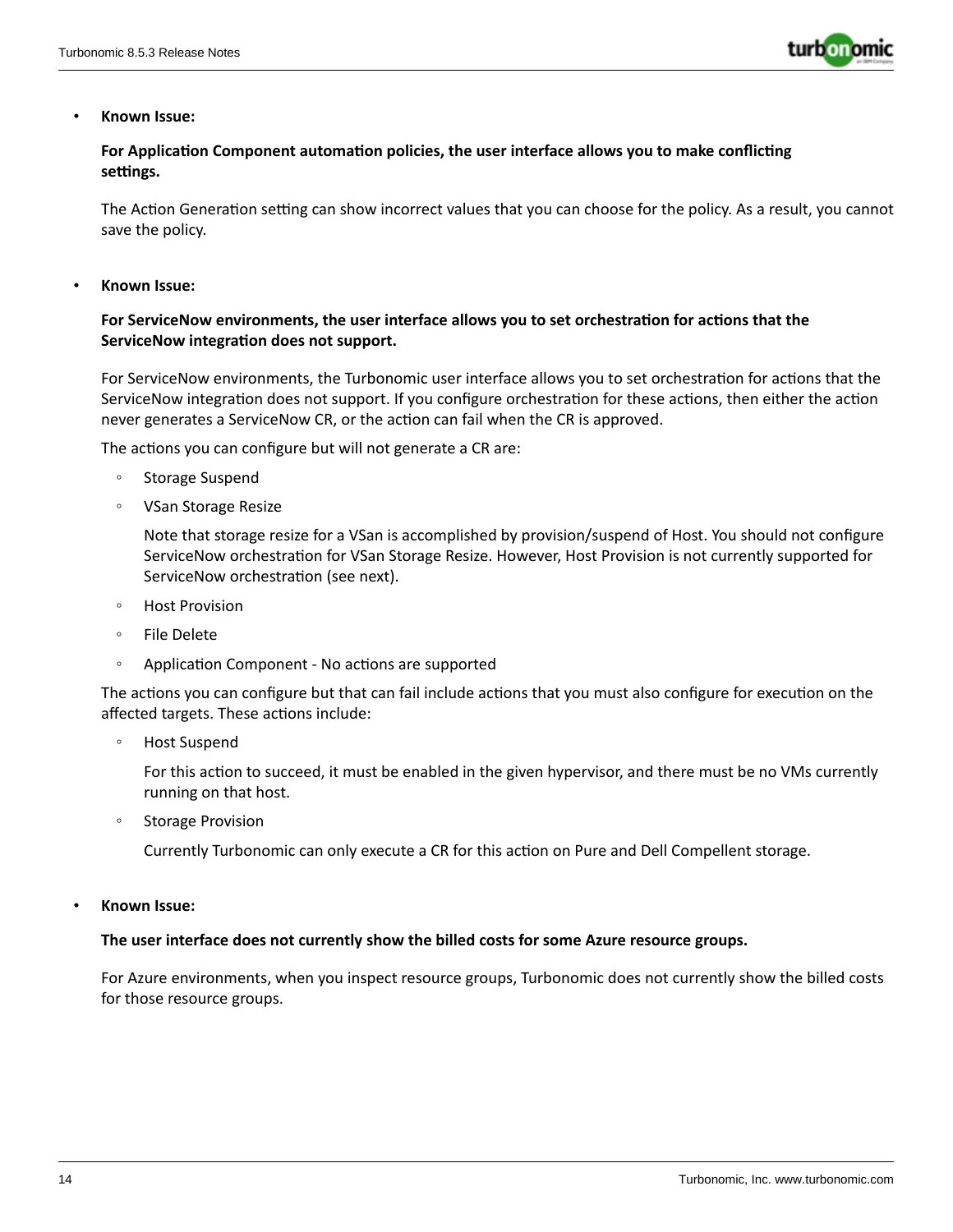

#### **Customer Issue 111396**

#### **For cloud environments, under rare circumstances analysis can recommend resizing a VM to an instance type that is older and less capable than an equally priced instance type.**

Under most circumstances, when a cloud provider offers a new instance type that is meant to replace an older type, the provider offers it at a lower cost. In at least one instance we have seen a case with identical costs for the newer and older instance types. If this occurs, and capacity and cost are equal, Turbonomic cannot ensure that it chooses the newer instance type.

To work around this issue, you can create an Action Automation policy that excludes the older instance type.

#### • **Known Issue:**

#### **The All Actions chart does not include pending actions for databases or database servers.**

The All Actions chart does not include pending actions for databases or database servers.

• **Known Issue:**

#### **Customer Issue 110123**

#### **There is a memory limit for the data you can download from the All Actions chart.**

There is a memory limit for the data you can download from the All Actions chart. For example, assume you have executed many actions over time in your environment. As a result, the list of all executed actions might exceed the data limit. In that case, downloading a CSV file from the All Actions chart will fail.

• **Known Issue:**

#### **Under rare circumstances, the etcd.service can fail.**

Under rare circumstances the Turbonomic platform stops responding. This occurs when etcd.service fails. When it does occur, you should see the following error:

Error response from daemon: endpoint with name etcd1 already exists in network host

To recover from this situation, restart the docker service for the Turbonomic platform. execute the command: sudo systemctl restart docker.service

#### • **Known Issue:**

#### **You must use certain templates when using PLACE to set up reservations or deployments.**

When you use the **PLACE** page to set up a reservation or a deployment, you choose the templates to represent the workload you will deploy. The templates you choose must include an **Image** specification that gives the path to the VM package, and optional placement constraints.

Typically, you will use templates that are discovered through your hypervisor targets. Along with discovering resource capacities for the given VM, Turbonomic should also discover the Image specification for a given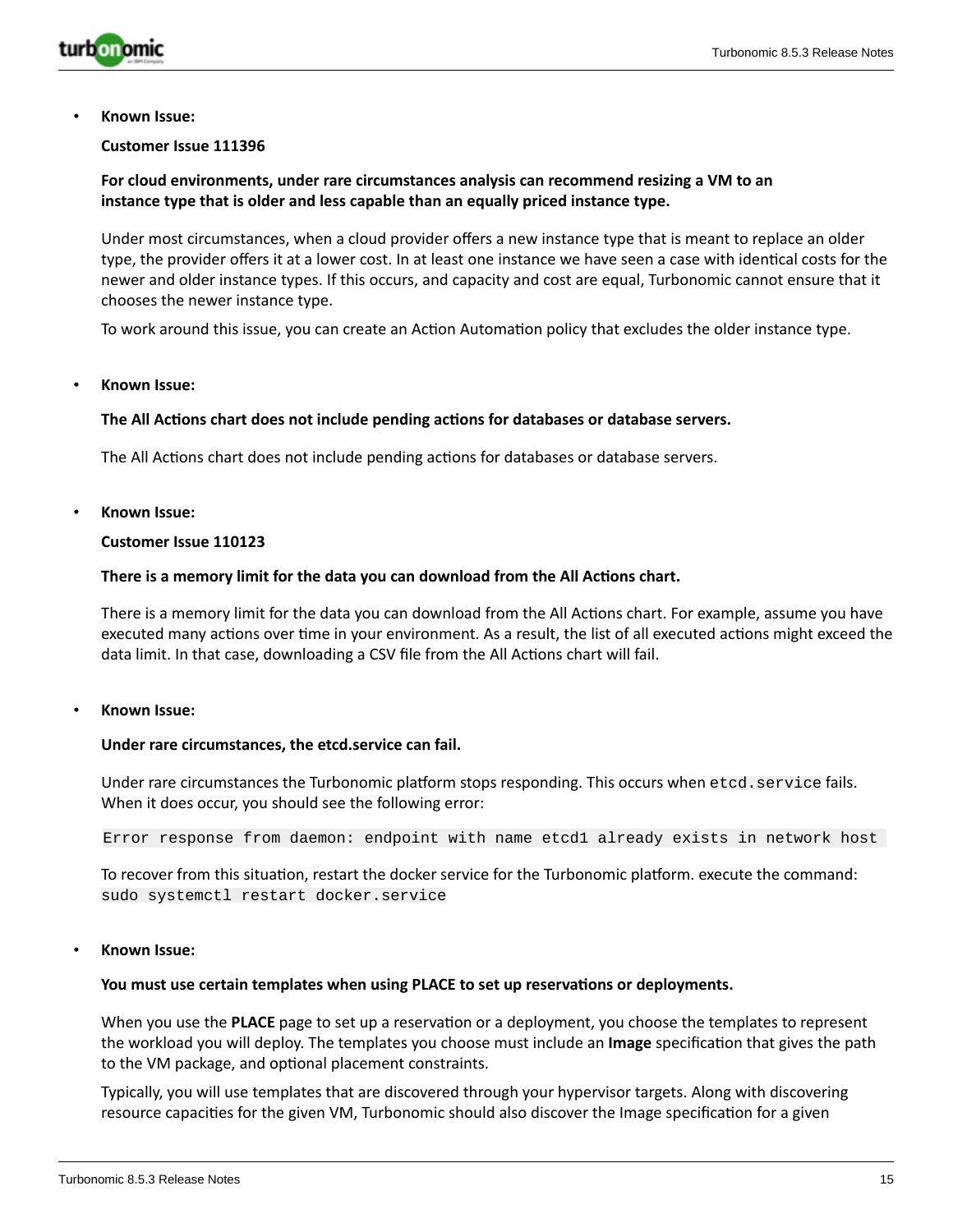

discovered template. However, in this version Turbonomic does not discover the Image descriptions. In addition, discovered templates and their image specifications are read-only. For this reason, you cannot set up placement or reservations using discovered templates.

#### • **Known Issue:**

### **For resources that do not support Reserved Capacity, charts can show them with zero reserved capacity.**

Ring charts that show the utilization of different resources show a yellow segment whenever the Reserved Capacity for the resource is zero. For some resources there is no concept of reserved capacity, yet the ring chart still shows a yellow segment.

#### • **Known Issue:**

#### **Optimized Improvements for plans do not include hosts to provision.**

For cases where actions indicate provisioning new hosts, the Optimized Improvements chart does not include the hosts to provision in the After Plan section.

#### • **Known Issue:**

#### **Customer Issue 99189,99805**

#### **In vCenter environments, you might see high storage latency, or excessive storage provision.**

In vCenter environments, you might see unusually high storage latency values or excessive recommendations to provision new storage. There is a known problem with the storage latency values that vCenter Server versions 6.5.u1x and earlier return via the API. These versions can return unusually high storage latency values.

Turbonomic considers storage latency when calculating whether to move a VM to existing storage, or whether to provision new storage. Because of this known problem, Turbonomic can incorrectly recommend provisioning storage when moves are appropriate.

If you encounter this problem, then you should create a policy that disables storage moves for VMs that are managed by vCenter Server versions 6.5.u1x and earlier. To create this policy:

- Create a VM group that contains all the affected VMs. Note that Turbonomic automatically creates a group named VMs\_vCenter that you might be able to use.
- Create a new VM automation policy. This policy will disable storage move actions.
- Set the group that you created to be the policy scope.
- Under **Action Automation** add the Storage Move action and set it to Disabled.

#### • **Known Issue:**

#### **The Optimal Improvements chart can show incorrect data for hosts to be suspended.**

In cases where actions recommend that you suspend hosts, the Optimal Improvements chart should indicate no utilization on the hosts to be suspended. Under some circumstances, the chart can show utilization on these hosts. The result is incorrectly low values for utilization on the other hosts in the current scope.